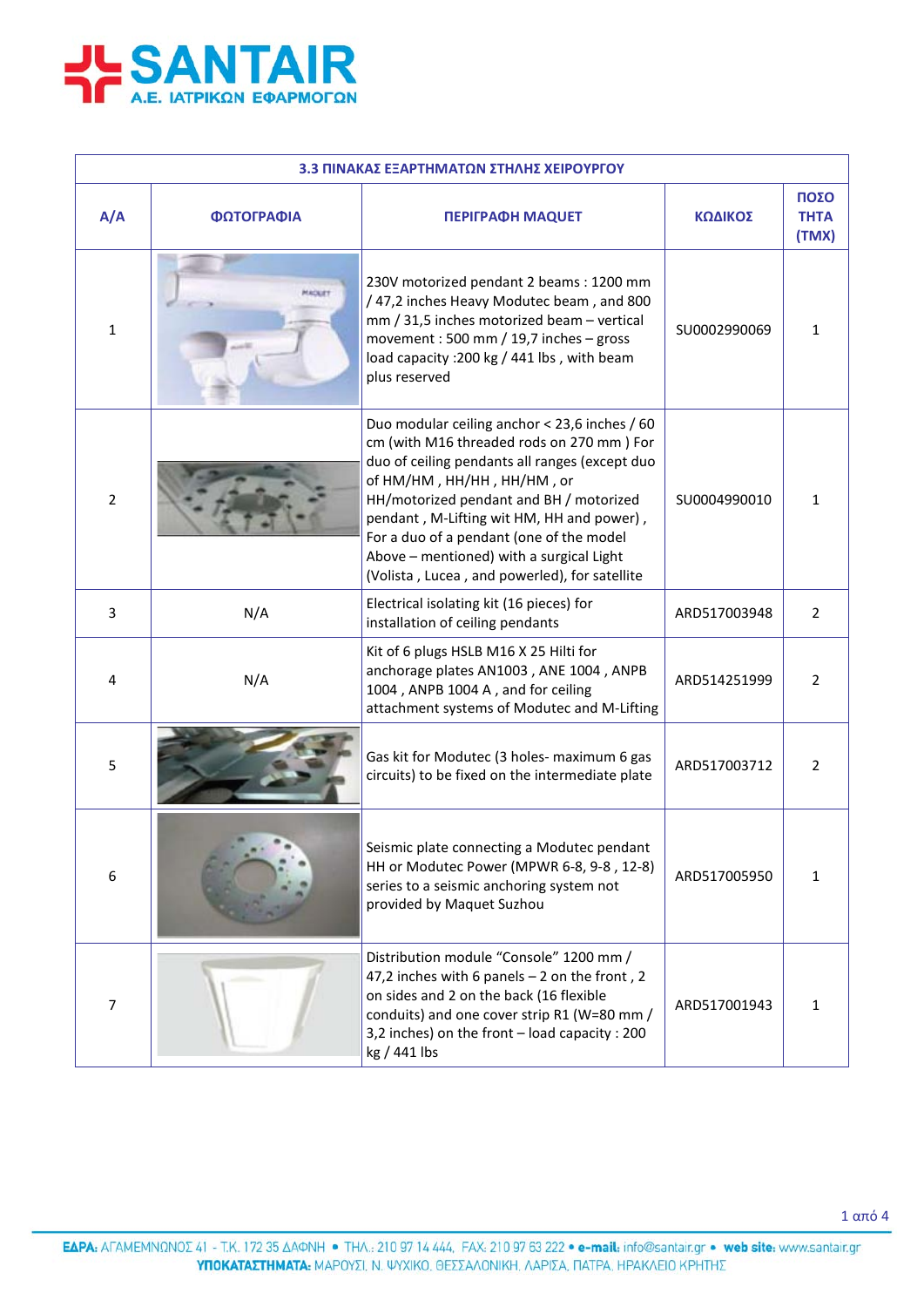

| 8  | Shelf (W X D = 400 X 500 mm / 15,7 inches)<br>with grey corners, handle (400 mm / 15,7<br>inches), 2 rails of 450 mm / 17,7 inches and<br>bottom cover - loading capacity : 80 kg / 176<br>lbs (limited to 50 kg / 110 lbs with cabinet<br>drawers) | SU0005000002 | 1            |
|----|-----------------------------------------------------------------------------------------------------------------------------------------------------------------------------------------------------------------------------------------------------|--------------|--------------|
| 9  | Single arm for flat screen (length 400 mm)<br>with swivel and tilt, including VESA 75 X 100<br>adapter, load capacity 8 kg / 17,6 lbs                                                                                                               | ARD513950999 | 1            |
| 10 | 25mm / 1 inch spacer in order to shift a<br>Modutec shelf or a drawer cabinet (400, 500,<br>and 600 mm / 15,7, 19,7, 23,6 inches) from<br>the distribution module; to be mounted on<br>R1 strips                                                    | ARD517052900 | $\mathbf{1}$ |
| 11 | Adaptor for strips R2 to R1                                                                                                                                                                                                                         | ARD517003998 | 1            |
| 12 | Shelf (W X D = 500 X 500 mm / 19,7 X 19,7<br>inches) with grey corners, 2 rails of 450mm /<br>17,7 inches and bottom cover - Loading<br>capacity :80 kg / 176 lbs (limited to 50 kg / 110<br>Ibs with cabinet drawers)                              | SU0005000003 | 1            |
| 13 | Control unit for the vertical movement and<br>the electropneumatic brake system on 2 Axes<br>of the Modutec motorized Pendant - to be<br>mounted on a handle of a shelf                                                                             | ARD517002889 | $\mathbf{1}$ |
| 14 | Electrical outlet 10/16A + earth connected,<br>standby, mosaic 45, French model                                                                                                                                                                     | ARD517001922 | 6            |
| 15 | Electrical outlet 10/16A + earth connected,<br>standby, mosaic 45, French model                                                                                                                                                                     | ARD517001923 | 6            |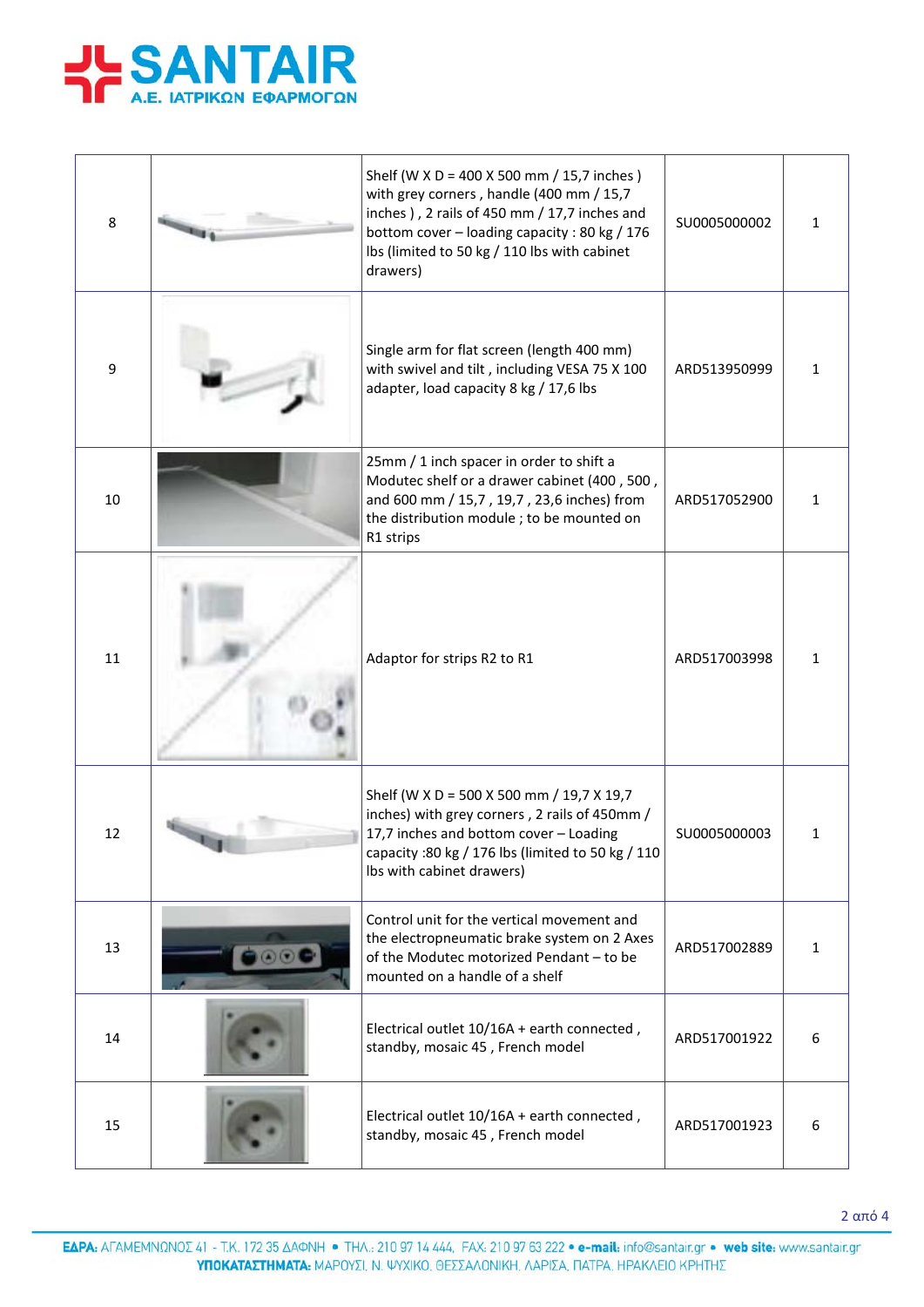

| 16 |     | Equipotentional outlet with line                                                                                | ARD517001916 | 12             |
|----|-----|-----------------------------------------------------------------------------------------------------------------|--------------|----------------|
| 17 |     | Compressed Air 3 bar outlet Als model                                                                           | ARD517001891 | $\overline{2}$ |
| 18 |     | Compressed air 8 bar outlet - Als model                                                                         | SU0000990008 | 4              |
| 19 |     | Vacuum outlet - Als model                                                                                       | ARD517001889 | $\overline{2}$ |
| 20 |     | Oxygen O2 outlet - Als model                                                                                    | ARD517001893 | $\mathbf{1}$   |
| 21 |     | Double connector network cat 6E Female<br>socket, equipped with a male shielded RJ45<br>plug cable - length 5 m | ARD517099991 | $\overline{2}$ |
| 22 |     | Cables winding wheel on metal plate<br>(mounted on R1 strip)                                                    | ARD517003954 | $\mathbf{1}$   |
| 23 |     | Pressure regulator for brake system                                                                             | SU0002990028 | $\mathbf{1}$   |
| 24 | N/A | Electropneumatic brake system for 2 Axes of<br>Modutec medium, Medium-Heavy, Heavy<br>and motorized series      | SU0002990085 | $\mathbf{1}$   |